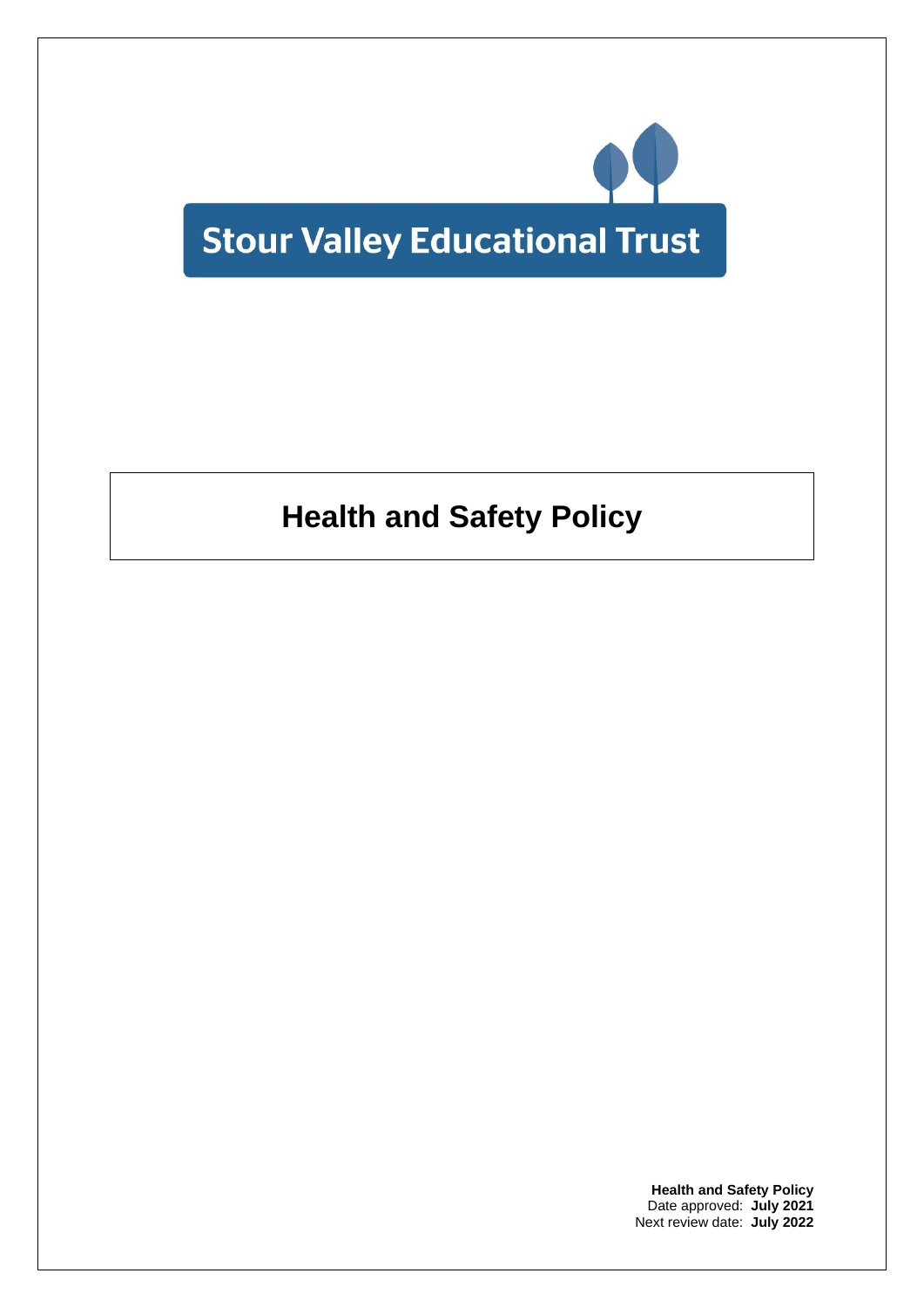# **PART ONE: STATEMENT OF INTENT CONSUMING A STATEMENT**

#### **PART TWO: ORGANISATION**

| The Duties of the Board of Trustees                          | 3 |
|--------------------------------------------------------------|---|
| The Duties of the Headteacher                                | 4 |
| The Duties of Supervisory Staff                              | 5 |
| <b>Duties of Class Teachers</b>                              | 6 |
| Duties of all Employees (including temporary and volunteers) | 6 |
| Duties of School Health and Safety Co-ordinator              | 6 |
| Duties of School Health and Safety Representatives           | 7 |
| <b>Duties of Students</b>                                    | 7 |
| Duties of Visitors, Members of the Public and Volunteers     | 7 |

# **PART THREE: GENERAL ARRANGEMENTS**

| Health, Safety and Welfare                      | 8  |
|-------------------------------------------------|----|
| Accident Reporting, Recording and Investigation | 8  |
| <b>Curriculum Safety</b>                        | 8  |
| Drugs & Medication                              | 8  |
| <b>First Aid</b>                                | 8  |
| <b>Risk Assessments</b>                         | 9  |
| School Trips / Off-site Activities              | 9  |
| <b>School Transport</b>                         | 9  |
| <b>Staff Consultation</b>                       | 9  |
| Staff Health & Safety Training and Development  | 9  |
| Smoking                                         | 10 |
| Staff Well-being / Stress                       | 10 |
| Use of VDU's / Display Screens                  | 10 |
| Vehicles on Site                                | 10 |
| Violence to Staff / School Security             | 10 |
| Working at Height                               | 10 |
| <b>Work Experience</b>                          | 11 |
| <b>Workplace Inspections and Premises Risks</b> | 11 |

# **PART FOUR: SITE MATTERS**

| Contractors                                             | 12.             |
|---------------------------------------------------------|-----------------|
| <b>Electrical Equipment</b>                             | 12.             |
| Glass & Glazing                                         | 12 <sub>1</sub> |
| COSHH, Legionella Testing, Tree Inspections,            |                 |
| Catering, Food & Hygiene, Lift Maintenance & Inspection | 13.             |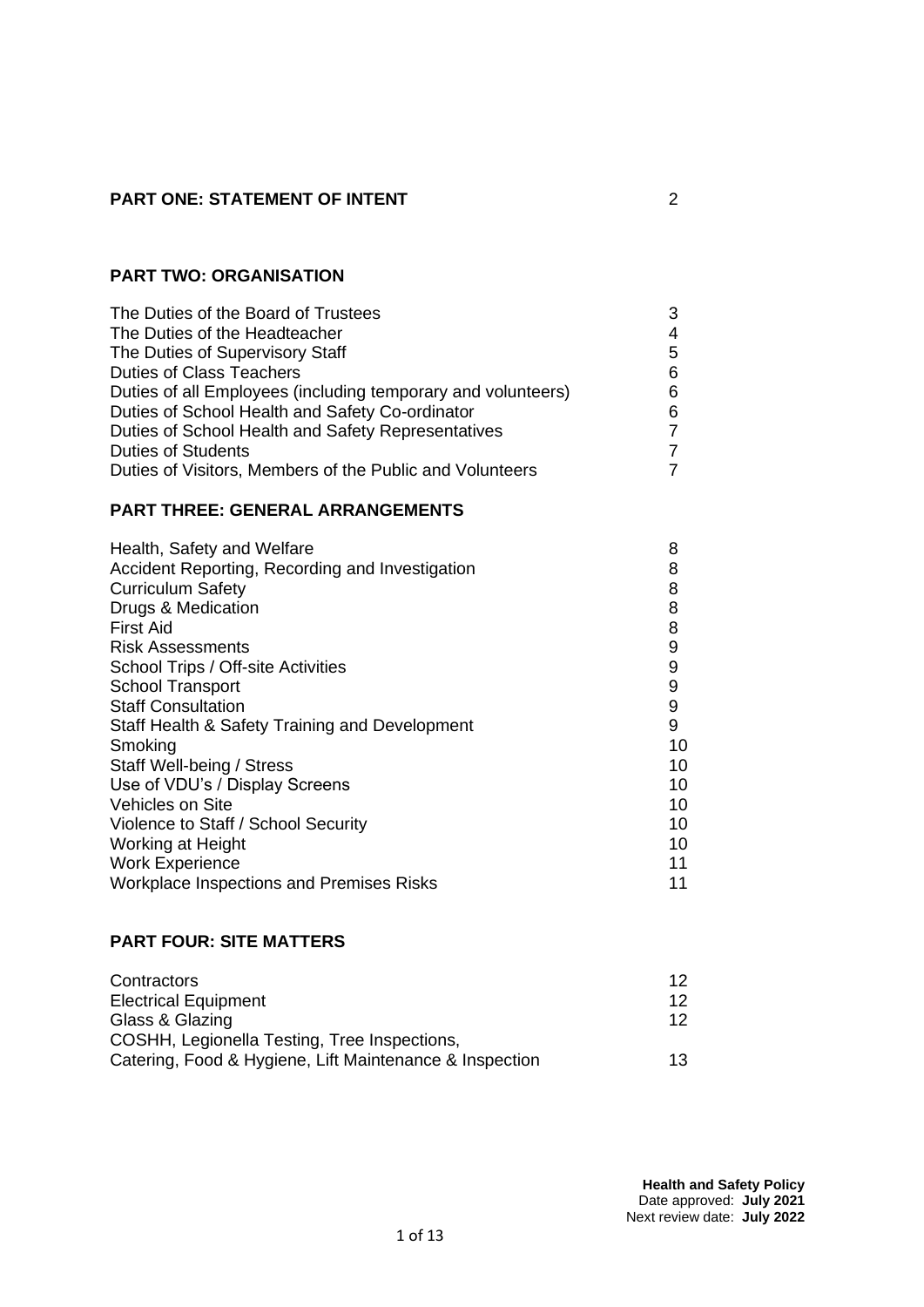# **PART ONE : STATEMENT OF INTENT**

Stour Valley Educational Trust Limited's Board of Trustees, Local Governing Bodies and Senior LeadershipTeams recognise and accept their responsibilities under law. As responsible employers and/or persons in control of premises, the requirement to provide a safe and healthy working environment for all employees and others affected by its activities is acknowledged.

The Trust is committed to ensuring that risk assessments are undertaken, control measures implemented and systems are continuously monitored and reviewed.

In compliance with the Health and Safety at Work etc Act 1974, Stour Valley Educational Trust Limited' Board of Trustees will ensure so far as is reasonably practicable that:

- the premises are maintained in a safe condition this includes implementing a risk assessment for COVID-19;
- safe access to and egress from the premises is maintained:
- all plant and equipment is safe to use:
- appropriate safe systems of work exist and are maintained, including offsite visits;
- sufficient information, instruction, training and supervision is available and provided;
- arrangements exist for the safe use, handling and storage of articles and substances at work;
- a healthy working environment is maintained including adequate welfare facilities.

In addition to the above commitment, the Board of Trustees also recognises its obligations to non-employees. Where it is reasonably foreseeable that trainees, members of the public (this includes students), contractors, etc, are or may be affected by the school activities, the Board of Trustees will make the necessary information, instruction, training and supervision available to ensure the safety of those affected. As an education provider which must set standards by example for its students, this commitment is seen as especially important.

The Board of Trustees will allocate financial resources for the policy statement to be properly implemented.

The Board of Trustees is committed to this policy and all staff are required to comply as a condition of employment. They are encouraged to support the Board of Trustees' commitment to continuous improvement in our health and safety performance. For the policy to be effectively implemented schools must have the full co-operation of employees and others who use the premises. Employees are reminded of their own duties:

- to take care of their own safety and that of others; and
- to co-operate with the Board of Trustees, Governors and Leadership Groups so that they may carry out their own responsibilities successfully.

All relevant Regulations and Codes of Practice will be complied with as necessary.

Consultation with employee representatives will be held as and when appropriate on all matters affecting the health and/or safety of employees concerned.

A copy of this statement is provided to every member of staff. Copies are also posted on staff notice-boards. This policy statement and the accompanying organisation and arrangements will be reviewed at least annually and revised as and when necessary.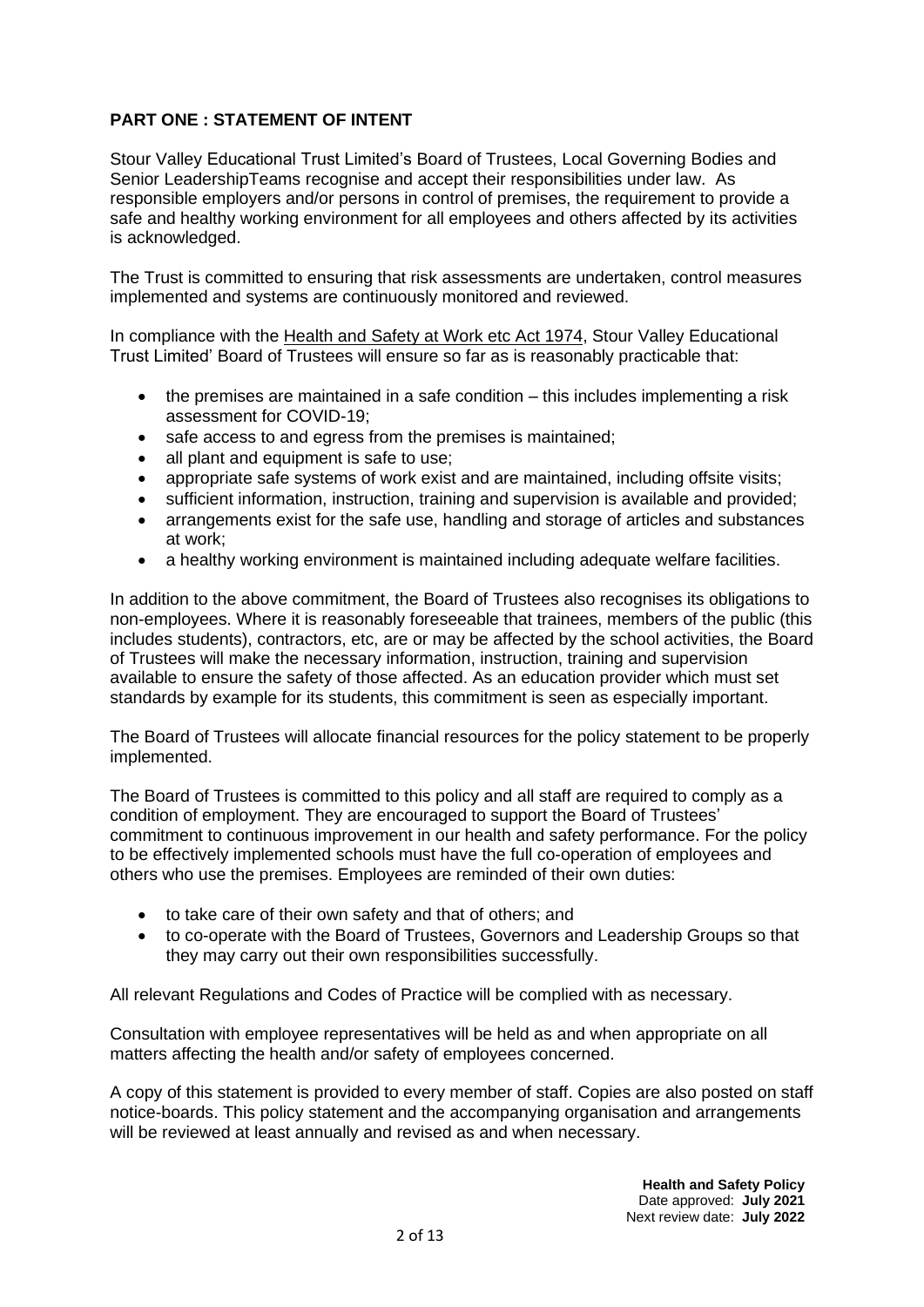This policy statement, together with the organisational structure and the following arrangements and procedures, has been approved by the Trust's Board of Trustees.

# **PART TWO: ORGANISATION**

#### **INTRODUCTION**

In order to achieve compliance with the Board of Trustees's Statement of Intent, the schools' normal management structure will have additional responsibilities assigned to them as detailed in this part of the Policy.

#### **The Duties of The Board of Trustees**

In the discharge of its duty, the Board of Trustees, in consultation with the Local Governing Bodies and Headteachers, will:

- ensure that there is an effective and enforceable policy for the provision of health and safety throughout the schools;
- periodically assess the effectiveness of this policy and ensure that any necessary revisions are made;
- identify and evaluate all risks relating to:
	- o all personnel (students, staff and visitors);
		- o the premises;
		- o school activities;
		- o educational visits;
	- o school-sponsored events.

The above would be delegated to the Site Manager and relevant EV Co-ordinator;

- reports on near-misses and accidents will be reviewed by the Board of Trustees;
- identify and evaluate risk control measures in order to select the most appropriate means of minimising risk to staff, students and others;
- create and monitor the management structures to enable the implementation of health and safety.

In particular the Board of Trustees undertakes to provide:

- a safe place for staff and students to work including safe means of entry and exit;
- plant equipment and systems of work which are safe;
- safe arrangements for the handling, storage and transport of articles and substances;
- safe and healthy working conditions which take into account all appropriate:
	- o statutory requirements;
	- o codes of practice;
	- o guidance.
- supervision, training, information and instruction so that all Trustees, staff and students can perform their school-related activities in a healthy and safe manner. All staff will be given health and safety training which is appropriate to their duties and responsibilities. Wherever training is required by statute or considered necessary for the safety of staff, students and others, the Board of Trustees will ensure that such training is provided. Students will receive information and as considered appropriate to the school-related activities which they are carrying out. All training will be regularly recorded and updated.
- the required safety and protective equipment and clothing together with information on its use;
- adequate welfare facilities.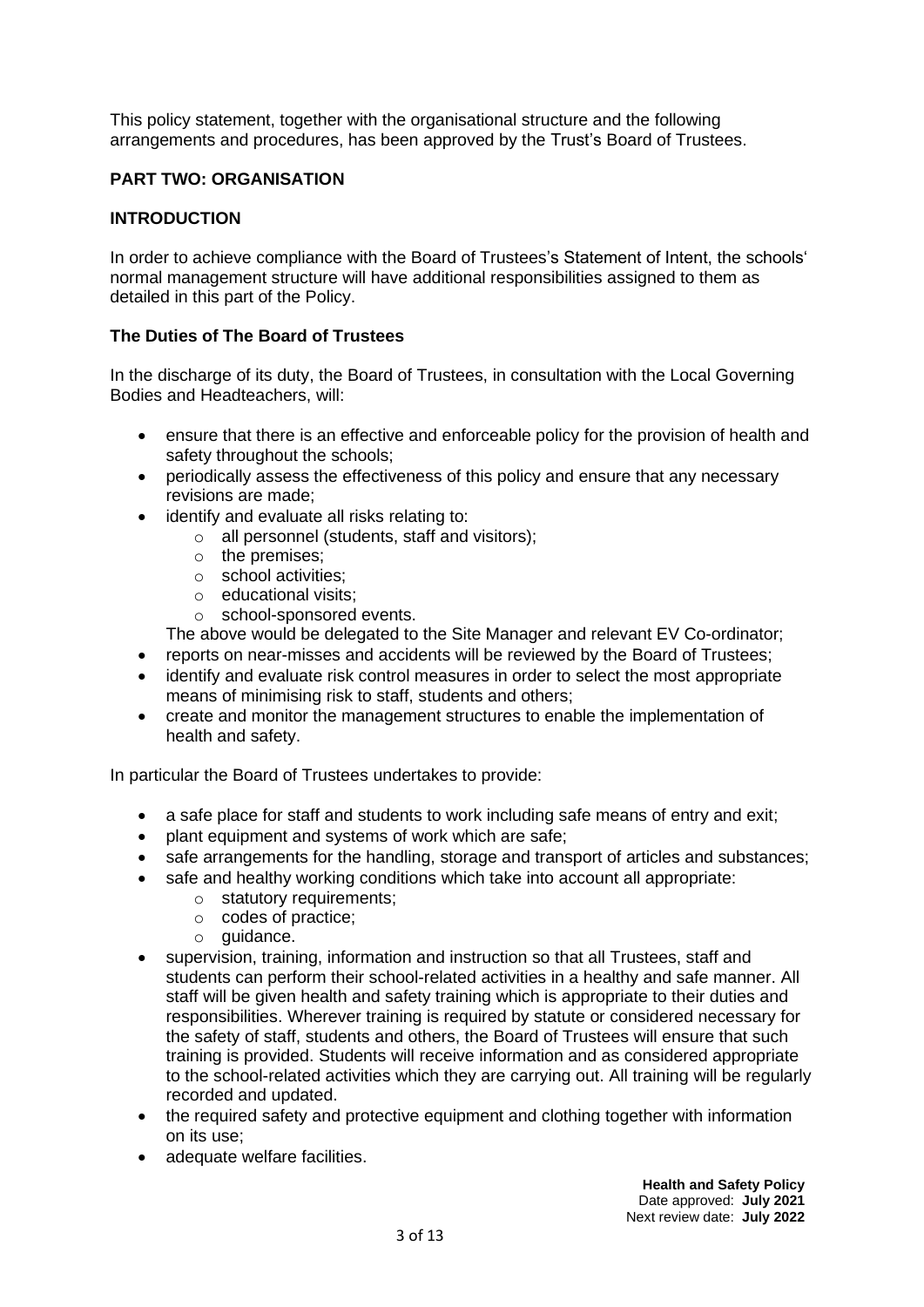So far as is reasonably practicable the Board of Trustees, through the Local Governing Bodies and Headteachers, will make arrangements for all staff, including temporary and voluntary staff and helpers and those on fixed term contracts, to receive comprehensive information on:

- this policy;
- all other relevant health and safety matters;
- the instruction and training that will be given to all employees so that they may carry out their duties in a safe manner without placing themselves or others at risk.

## **The Duties of the Headteacher**

As well as the general duties of all members of staff, the Headteacher has responsibility for the day-to-day maintenance and development of safe working practices and conditions for teaching staff, support staff, students, visitors and any other person using the premises or engaged in activities sponsored by the school and will take all reasonably practicable steps to achieve this end through the heads of departments, senior members of staff, teachers and others as appropriate, in both Primary and Secondary phases.

The Headteacher is required to take all necessary and appropriate action to ensure that proper health and safety standards are maintained at all times. In particular, the Headteacher will, on a day-to-day basis, be responsible for:

- ensuring safe working conditions of the school premises and facilities;
- ensuring, at all times, the health, safety and welfare of staff, students and others using the school premises or facilities or services or attending or taking part in schoolsponsored activities;
- ensuring safe working practices and procedures throughout the school so that all risks are controlled;
- ensuring the COVID-19 risk assessment, as a 'live' document is continually updated and disseminated to all staff, and that all precautions noted in the document are strictly adhered to by all staff, students and visitors;
- arranging systems of risk assessment to allow the prompt identification of potential hazards, and where appropriate ensure that the Board of Trustees and the Governing Body are made aware of the findings;
- identifying the training needs of staff and students and ensure that all members of staff and students who have identified training needs receive adequate and appropriate training and instruction in health and safety matters;
- ensuring that any defects in the premises, its plant, equipment or facilities which relate to or may affect the health and safety of staff, students and others are made safe in a timescale commensurate with the risk;
- collating accident and incident information and, when necessary, carry out accident, incident and near miss investigations and implement any remedial action to prevent reoccurrence;
- monitoring the standards of health and safety throughout the school, including all school-based activities;
- monitoring the management structure, in consultation with the Board of Trustees; consult with members of staff, including Safety Representatives, on health and safety issues; and encourage staff and others to promote health and safety.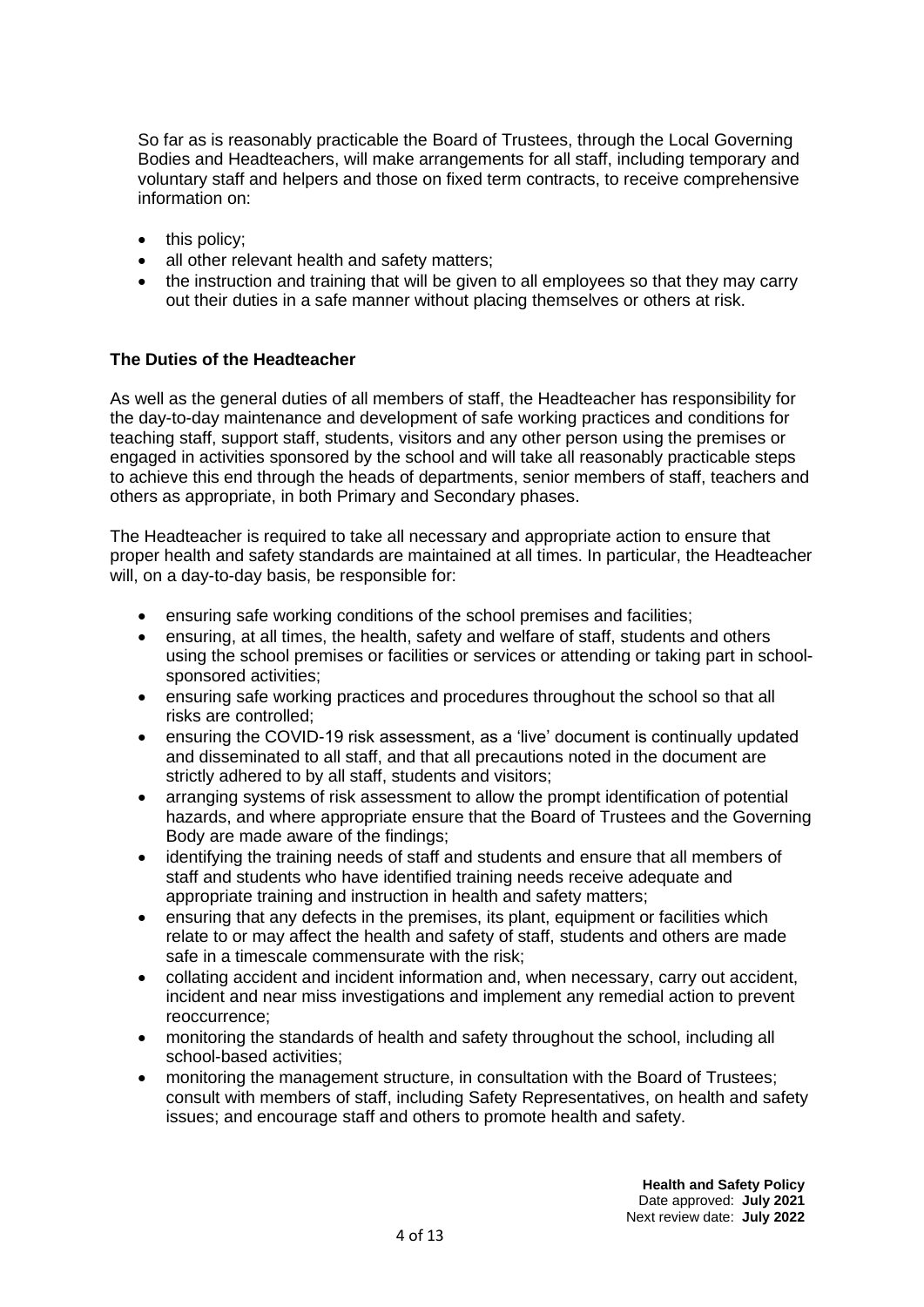# **Duties of Supervisory Staff**

- In addition to the general duties which all members of staff have, supervisory staff will be directly responsible to the Headteacher or the member of staff nominated by the Headteacher, to have overall day-to-day responsibility for the implementation and operation of the school's health and safety policy within their relevant departments and areas of responsibility.
- Supervisory staff includes: Headteachers, Deputy Headteachers, Assistant Headteachers, Faculty Leaders, Year Leaders, Heads of Departments, SENDCos, Site Managers, Cover Supervisors, Teaching Assistants, Administration Staff.

As part of their day-to-day responsibilities they will ensure that:

- COVID-19 risk assessment measures are embedded. They will notify Senior Leadership Team of any changes needed to mitigate risk further;
- safe methods of working exist and are implemented throughout their area of responsibility;
- health and safety regulations, rules, procedures and codes of practice are being applied effectively;
- staff, students and others under their jurisdiction are instructed in safe working practices;
- new employees working within their area are given instructions in safe working practices;
- risk assessments are conducted in their area of responsibility as required by the Headteacher or as necessary;
- regular safety inspections are made of their area of responsibility as required by the Headteacher or as necessary;
- positive, corrective action is taken where necessary to ensure the health and safety of all staff, students and others;
- all plant, machinery and equipment in the department in which they work is adequately guarded, in safe working order and restricted to authorised persons only. Appropriate protective clothing and equipment, first aid and fire appliances are provided and readily available in the department in which they work;
- hazardous and highly flammable substances in the department in which they work are correctly stored and labelled, and exposure is minimised;
- they monitor the standard of health and safety throughout the department in which they work and encourage staff, students and others to achieve the highest practicable standards of health and safety;
- all health and safety information is communicated to the relevant persons; and they report any health and safety concerns to the Headteacher.

# **Duties Of Class Teachers**

Class teachers are expected to:

- exercise effective supervision of their students and to know the procedures in respect of fire, first aid and other emergencies, and to carry them out;
- follow the particular health and safety measures to be adopted in their own teaching areas as laid down in the relevant Codes of Practice e.g. CLEAPPS, if issued, and to ensure that they are applied;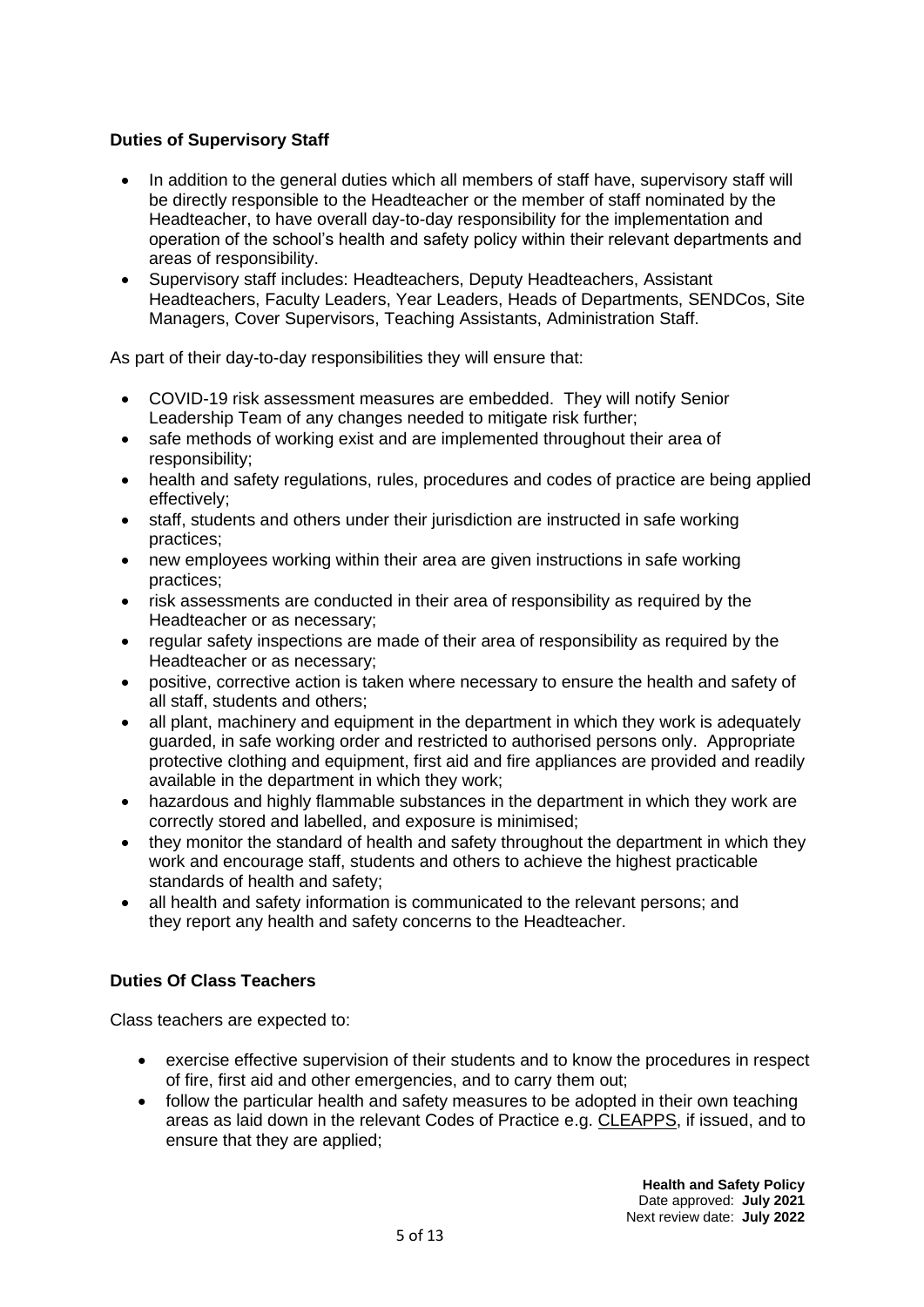- follow specific COVID-19 health and safety measures as given on the risk assessment;
- give clear oral and written instructions and warnings to students where necessary; follow safe working procedures personally;
- require the use of protective clothing and guards where necessary;
- make recommendations to their Headteacher, Head of Department or other Senior Staff on health and safety equipment and on additions or necessary improvements to plant, tools, equipment or machinery;
- integrate all relevant aspects of safety into the teaching process and, where necessary, give special lessons on health and safety in line with National Curriculum requirements for safety education;
- avoid introducing personal items of equipment (electrical or mechanical) into the school without prior authorisation as they will not have been Portable Appliance Tested (PAT); and report all accidents, defects and dangerous occurrences to their Headteacher, Head of Department or other Senior Staff.

# **Duties of All Employees [including temporary and volunteers]**

Apart from any specific responsibilities which may have been delegated to them, all employees must:

- follow specific COVID-19 health and safety measures as given on the risk assessment;
- act in the course of their employment with due care for the health, safety and welfare of themselves, other employees and other persons;
- observe all instructions on health and safety issued by the DfE, LA, School or any other person delegated to be responsible for a relevant aspect of health and safety;
- act in accordance with any specific H&S training received;
- report all accidents in accordance with current procedure;
- co-operate with other persons to enable them to carry out their health and safety responsibilities;
- inform their Line Manager of all potential hazards to health and safety, in particular those which are of a serious or imminent danger;
- inform their Line Manager of any shortcomings they consider in school's the health and safety arrangements;
- exercise good standards of housekeeping and cleanliness;
- know and apply the procedures in respect of fire, first aid and other emergencies;
- co-operate with the appointed Trade Union Health and Safety Representatives and the Enforcement Officers of the Health and Safety Executive;
- ensure that the health and safety implications are followed for work to be undertaken or authorised or by authorising the purchase of equipment;
- where delegating responsibilities for specific aspects of health, safety and welfare must satisfy themselves that those responsibilities as appropriate are re-assigned in their absence;
- gain the employee's immediate Line Manager's approval for such re-assignments.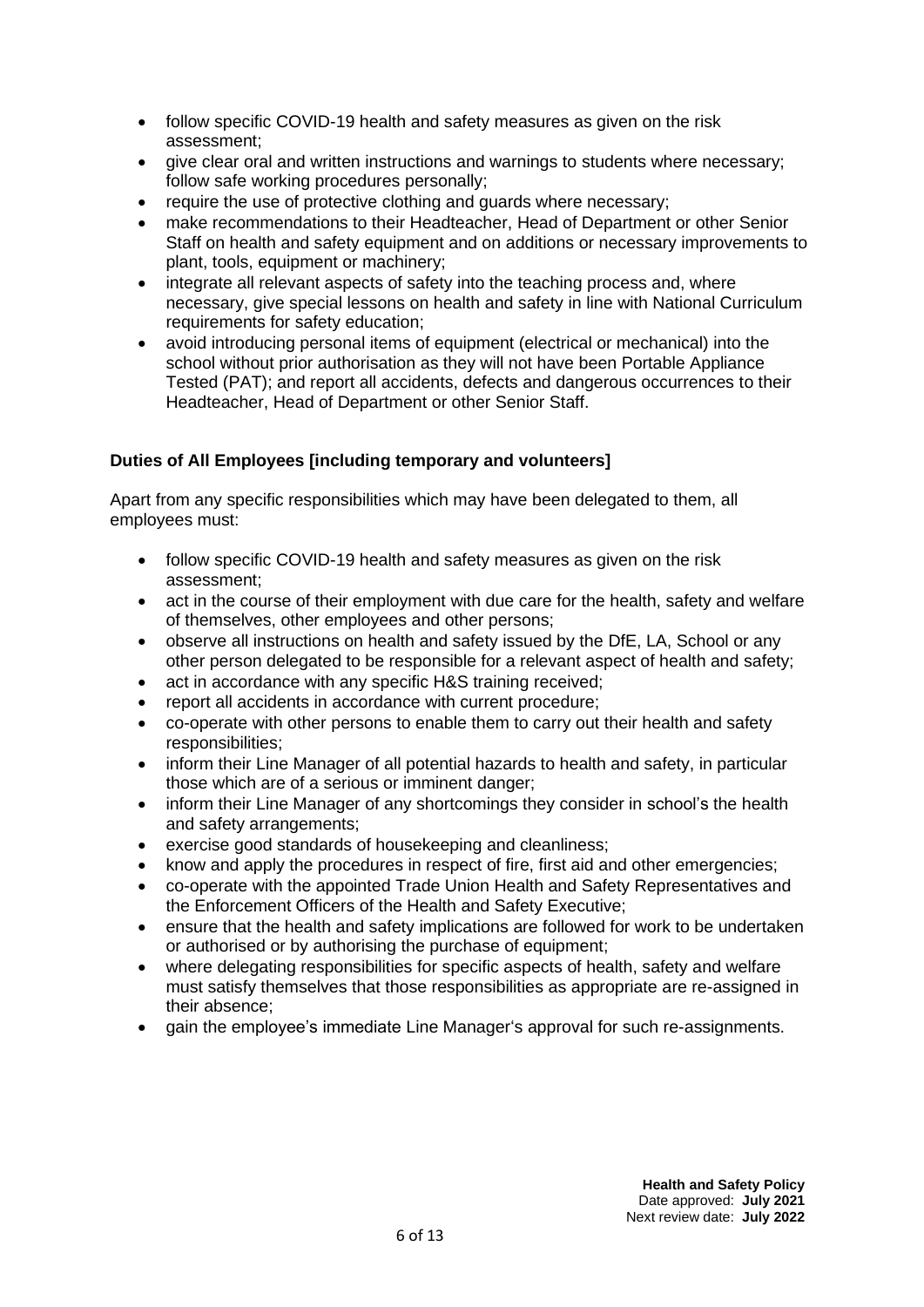# **Duties of School's Health and Safety Co-Coordinator**

The School's Health and Safety Co-ordinator has the following responsibilities:

- to ensure COVID-19 risk assessment processes are in place and followed by staff, students and visitors;
- to co-ordinate and manage the annual risk assessment process for the school;
- to co-ordinate the annual general workplace monitoring inspections and performance monitoring process;
- to make provision for the inspection and maintenance of work equipment throughout the school;
- to manage the keeping of records of all health and safety activities;
- to advise the Headteacher of situations or activities which are potentially hazardous to the health and safety of staff, students and visitors;
- to ensure that staff are adequately instructed in safety and welfare matters in connection with their specific work place and the school generally; and
- carrying out any other functions devolved by the Headteacher or Board of Trustees.

## **Duties of School Health and Safety Representatives**

The Board of Trustees and Headteachers recognise the role of Safety Representatives.

Safety Representatives will be allowed to investigate accidents and potential hazards, pursue employee complaints and carry out school inspections within directed time but, wherever practicable, outside teaching time. (Refer to Safety Representatives and Safety Committees Regulations 1977).

#### **Duties of Students**

Students, in accordance with their age and aptitude, are expected to:

- exercise personal responsibility for the health and safety of themselves and others and particularly in following COVID-19 precautionary measures;
- observe standards of dress consistent with safety and/or hygiene;
- observe all the health and safety rules of the school and in particular the instructions of staff given in an emergency; and use and not wilfully misuse, neglect or interfere with facilities or equipment provided for their health and safety.

#### **Duties of Visitors, Members of the Public and Volunteers**

- visitors and members of the public are requested to co-operate with the health and safety arrangements put in place by the school to protect them when using the school premises or land, and particularly in following COVID-19 precautionary measures;
- Where volunteers are employed to undertake work on behalf of the School they will for all intents and purposes be regarded as employees. Line managers will therefore have responsibilities for undertaking, in particular, thorough risk assessment and implementation of control measures, together with ensuring that volunteers have received adequate information, instruction, training and supervision for the tasks they will be undertaking.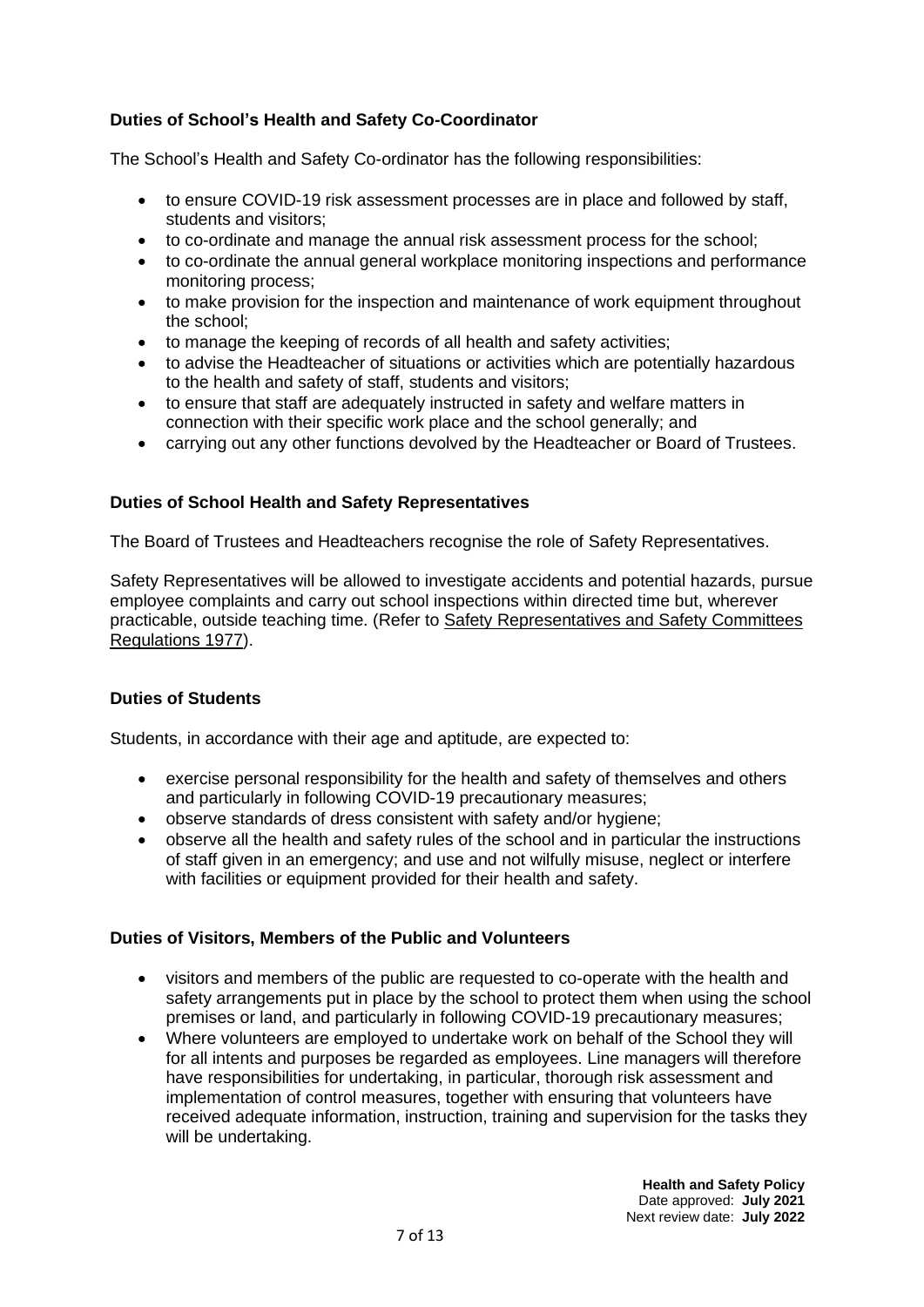# **PART THREE : GENERAL ARRANGEMENTS**

#### **Health, Safety and Welfare**

The following procedures and arrangements have been established to minimise health and safety risks to an acceptable level.

#### **Accident Reporting, Recording and Investigation**

The school will report and investigate accidents, incidents and near misses seriously. In line with the procedure, all staff will be encouraged to report accidents, incidents and near misses and Line Managers will investigate such incidents and identify and implement means to prevent a recurrence.

#### **Curriculum Safety**

The school recognise that programmes of study require that children should be taught how to identify and reduce risks in the way that they work; this includes the strict adherence to COVID-19 risk assessment enhanced hygiene measures. A balance must be achieved between independent learning and the necessary supervision to ensure safety.

Teachers will ensure that they are familiar with all risks which might arise from the tools, equipment, materials and processes they plan for children to use. All guidance material will be reviewed where available e.g. CLEAPPS, AfPE.

All non-teaching assistants must be informed of the safety procedures and practices relating to any of the activities that they support.

Schemes of work will be reviewed to assess the risk in all activities in order to determine:

- where close supervision is required;
- suitable group size:
- suitability for whole class participation;
- where particular skills need to be taught;
- personal protective equipment (PPE);
- levels of hygiene required.

#### **Drugs & Medications**

Parents have the prime responsibility for their child's health and should provide schools and settings with information about their child's medical condition. Parents, and the child if appropriate, should obtain details from their child's General Practitioner (GP) or pediatrician, if needed. Trained first aiders and specialist voluntary bodies will be approached to provide additional background information for staff.

There is no legal duty requiring school or setting staff to administer medicines. However the school recognises that children with medical needs have the same rights of admission to a school or setting as other children.

#### **First Aid**

The school will follow the statutory requirements for first aid and provide suitably trained first aid staff. Refer to the school's First Aid Policy.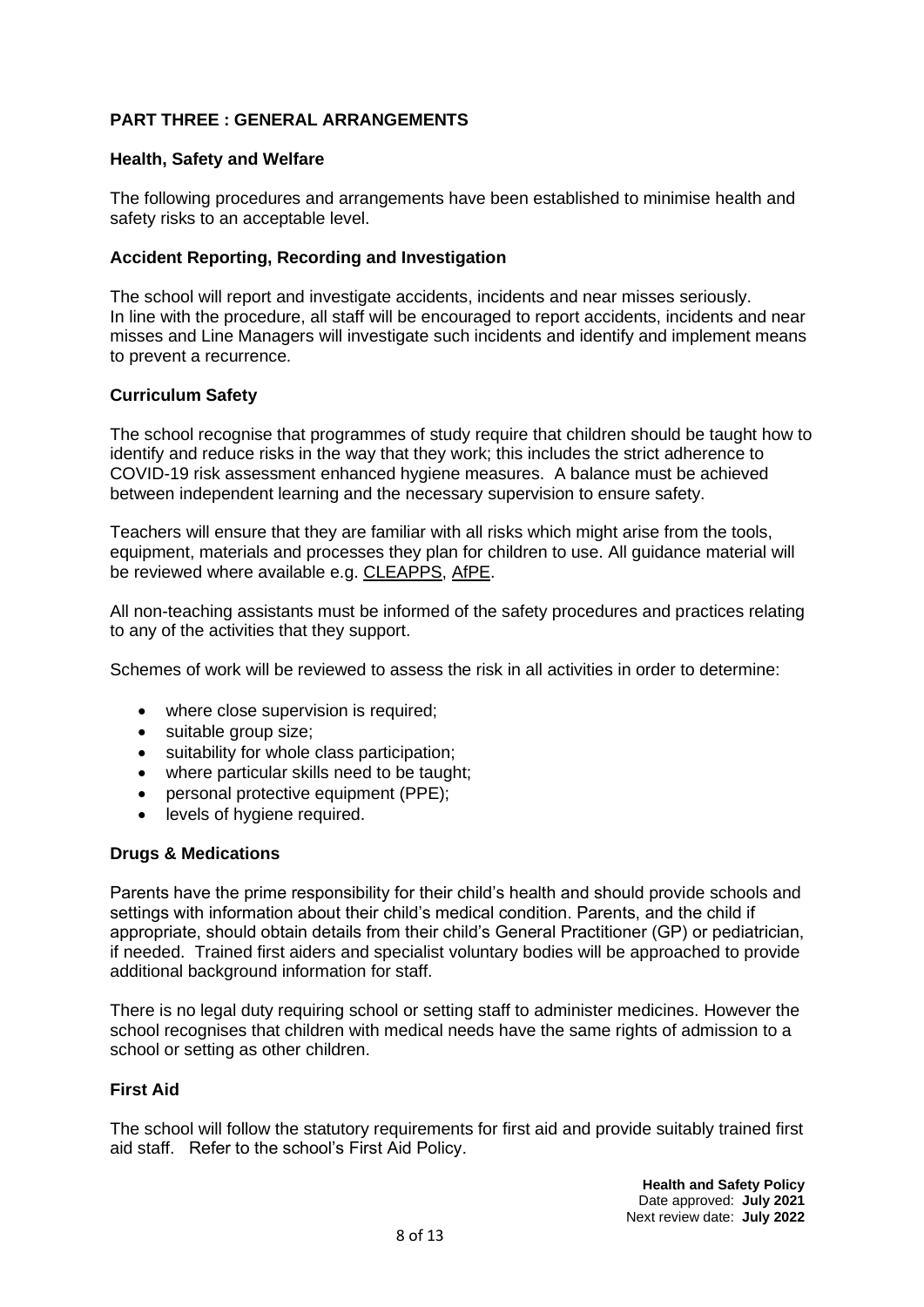## **Risk Assessments**

Risk assessment is the responsibility of the school's management at a variety of levels. Those responsible for premises or curriculum areas must ensure that risk assessments are undertaken and recorded for significant activities.

Risks should be assessed in a manner that ranks them by severity/probability for prioritisation and control measures identified and put in place that are proportional to the level of risk.

The outcome of the risk assessments should be recorded and communicated to those affected and maintained on school records. Risk assessments should be reviewed periodically or where there is a change in circumstances. The COVID-19 risk assessment is a 'live' document and will be updated and disseminated to all staff upon each revision. Risk assessments need to be appropriate to the staff or students concerned.

## **School Trips/ Off-Site Activities**

See the separate School Educational Visits Policy.

#### **School Transport**

The Headteacher is responsible, in conjunction with the driver, for ensuring that vehicles kept or hired by the school are operated in accordance with the law. Employees who are required to use their private vehicles for official business are personally responsible for ensuring that the driver has a valid licence and appropriate insurance and that the vehicle is roadworthy and fitted with a suitable seat belt for each passenger. Drivers of a hired vehicle must hold a current and valid drivers licence.

Drivers of a school minibus are required to comply with DfE guidance, published on 04 September 2013, as stated below and valid as at July 2021:

*"Under certain circumstances, drivers without a full category D1 entitlement may drive a minibus within the UK provided that it is not being used for hire or reward (i.e. provided there's no payment from or on behalf of the passengers).*

*Those who passed their driving test before 1 January 1997 automatically received category D1(101) (not for hire or reward) entitlement. So school staff with such a licence can drive a minibus carrying up to 16 passengers with no maximum weight limit.*

*Those who passed a driving test on or after 1 January 1997 may drive a minibus with a gross vehicle weight not exceeding 3.5 tonnes, and not for hire and reward under certain conditions outlined in the document.*

*Non-profit-making organisations including schools may provide transport for their own members or for the local community on a hire and reward basis under a section 19 permit*."

*(Published 4 September 2013)*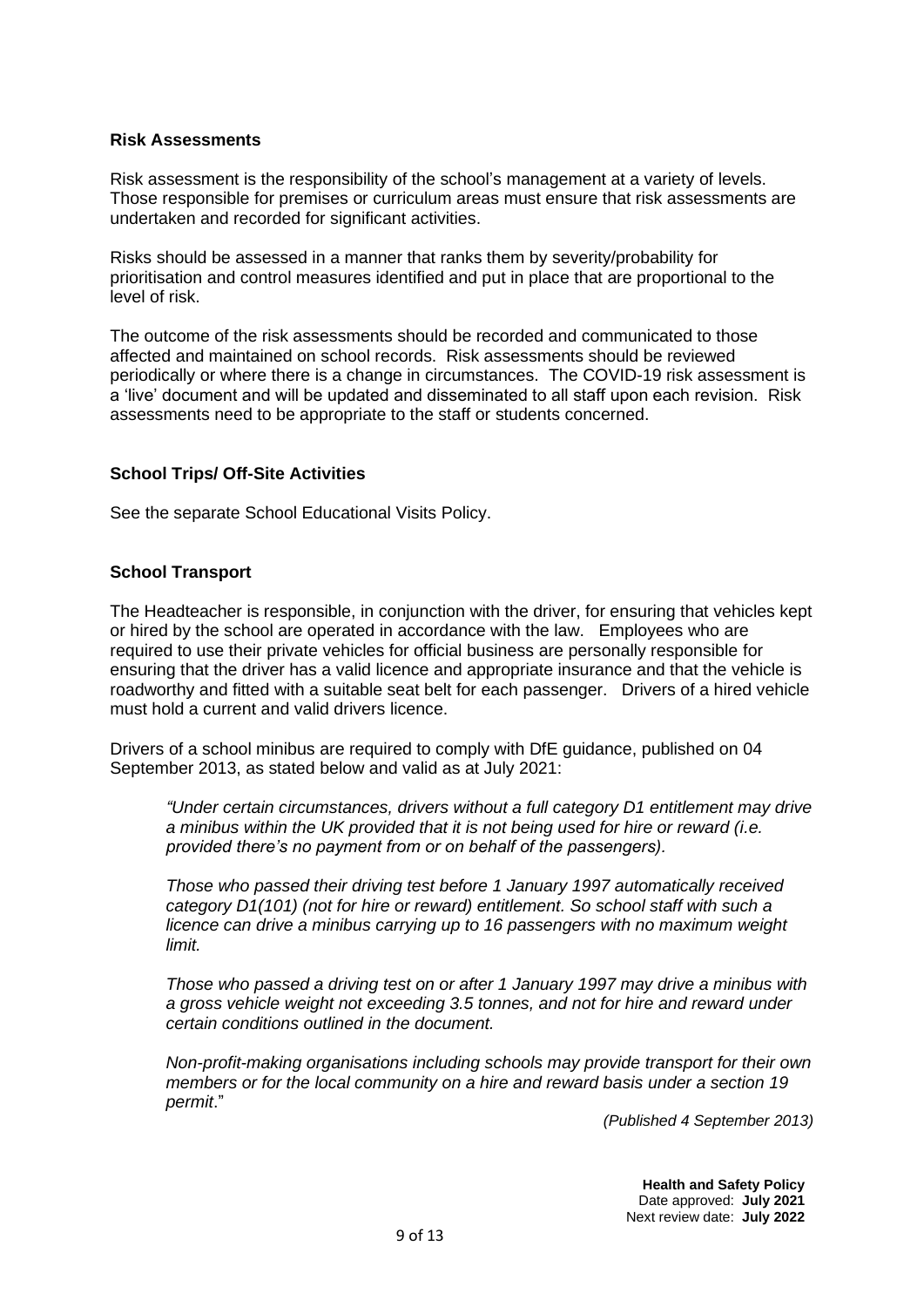## **Staff Consultation**

The Board of Trustees, through the Local Governing Bodies and Headteachers, will make arrangements for full and proper consultation with employees on health and safety matters. The nominated safety representatives of each accredited trade union or staff association will be offered a role in these consultations.

## **Staff Health and Safety Training and Development**

Line managers within the school will undertake a training needs analysis to identify the competency requirements of specific job roles in terms of health and safety, and will ensure that appropriate training is delivered and training records held centrally. This training needs analysis will be reviewed on an annual basis or on the introduction of new legislation. Where new jobs or tasks come on stream or where there are changes in health and safety legislation training and competency issues Line Managers will be addressed as a matter of priority.

## **Smoking**

Stour Valley Educational Trust Limited and its schools operate a no-smoking policy. This policy includes the use of e-cigarettes.

#### **Staff Well-being / Stress**

Managers will include workplace stress as part of the risk assessment process identifying areas of concern e.g. workload, emergency call out, job security etc and implement appropriate control measures, so far as is reasonably practicable.

Where workplace stress arises, managers will deal with the issue in a sensitive and constructive manner using all available means to manage stress and assist staff. A confidential counselling service through Occupational Health may be considered appropriate; full information of this service can be obtained by contacting the Human Resources (HR) department. Staff may also wish to self-refer to Suffolk Wellbeing service; this is a confidential, free of charge, service available at [www.wellbeingnands.co.uk/](http://www.wellbeingnands.co.uk/)suffolk/, or by phone (0300 123 1503).

#### **Use of VDUs / Display Screens**

The majority of staff within the school are not considered to be Display Screen Equipment (DSE) users. Stour Valley Educational Trust Limited will adhere to Working with Display Screen Equipment (DSE) guidelines and procedures.

All employees who are classified as users of Display Screen Equipment will have an assessment made of their workstations and may be entitled to a regular eye test (reimbursed by the school) and up to £50 contribution towards corrective spectacles should they be required specifically for DSE use, subject to the findings of the risk assessment. A user is defined as someone who spends at least 2 hours **continuous** use of a VDU in the school day.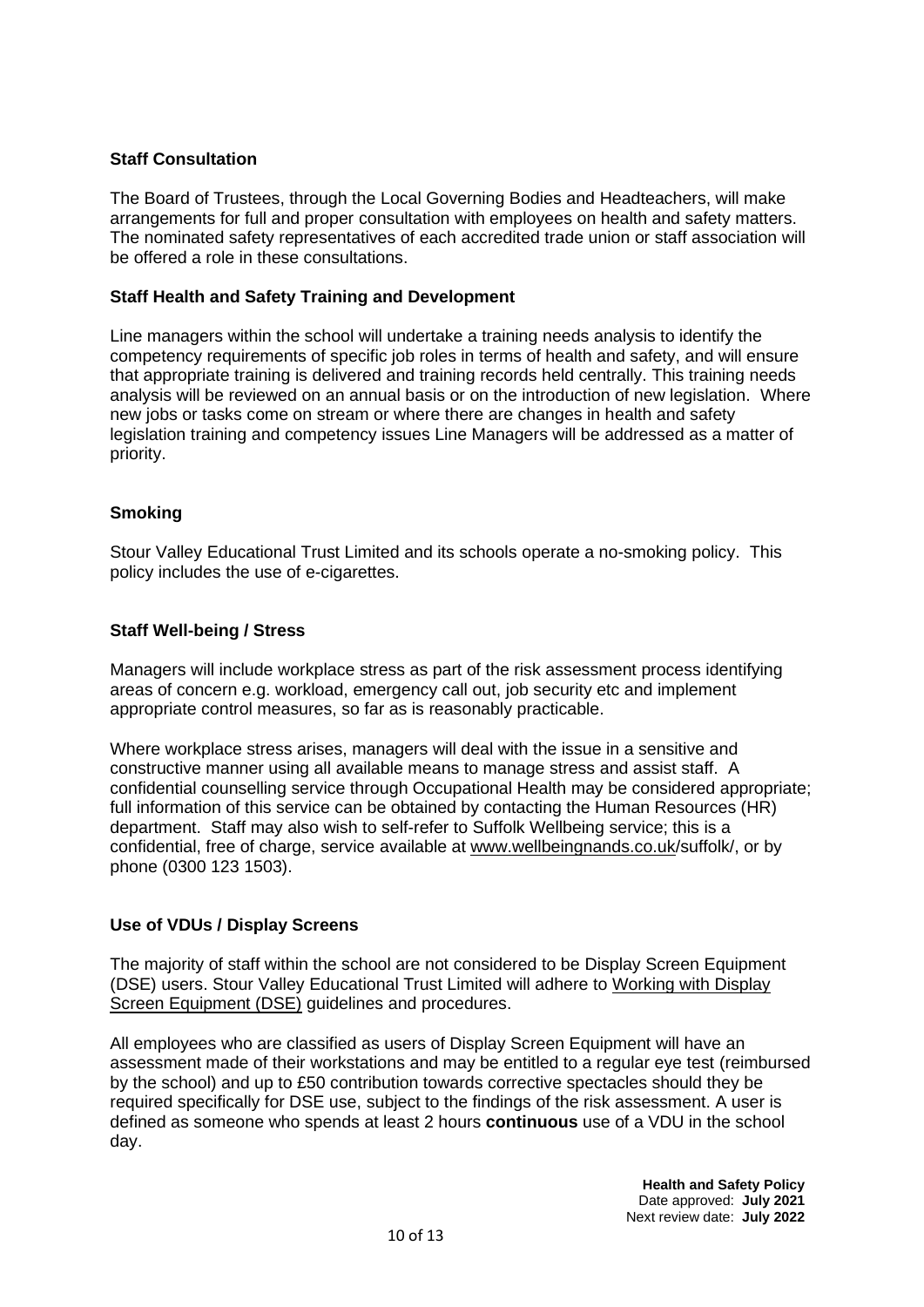## **Vehicles on Site**

Stour Valley Educational Trust Limited will endeavour to ensure its schools:

- segregate vehicular and vulnerable (pedestrians & cyclists) traffic;
- prevent vehicular and vulnerable traffic route conflicts, both at access and on-site.

#### **Violence to Staff / School Security**

Risks to personal security, premises and property will be assessed through the risk assessment process. Security in the school is the responsibility of the Headteacher, and Board of Trustees will liaise with their local Crime Prevention Officer.

Managers are responsible for assessing the risks of violence to staff. Where violence is identified as a significant risk Line Managers will ensure that appropriate control measures are put in place.

Staff must report and monitor incidents of violence and aggression in the same manner as accidents.

#### **Working at Height**

Line managers will ensure that working at height is risk assessed in accordance with HSE guidance and that appropriate control measures are put in place to mitigate those risks. Staff themselves have a responsibility to ensure their own health and safety and assist in the operation of any systems designed to provide for their safety. Care should be taken not to allow students to work at height. Students should not stand on benches, stools etc.

#### **Work Experience**

Work experience co-ordinators will ensure that the working practices outlined below is followed at all times:

- Work-related learning and the law Guidance for schools and school-business link practitioners; and
- Work experience A guide for secondary schools.

#### **Workplace Inspections and Premises Risks**

Line managers responsible for premises/departments are to undertake workplace inspections every half term.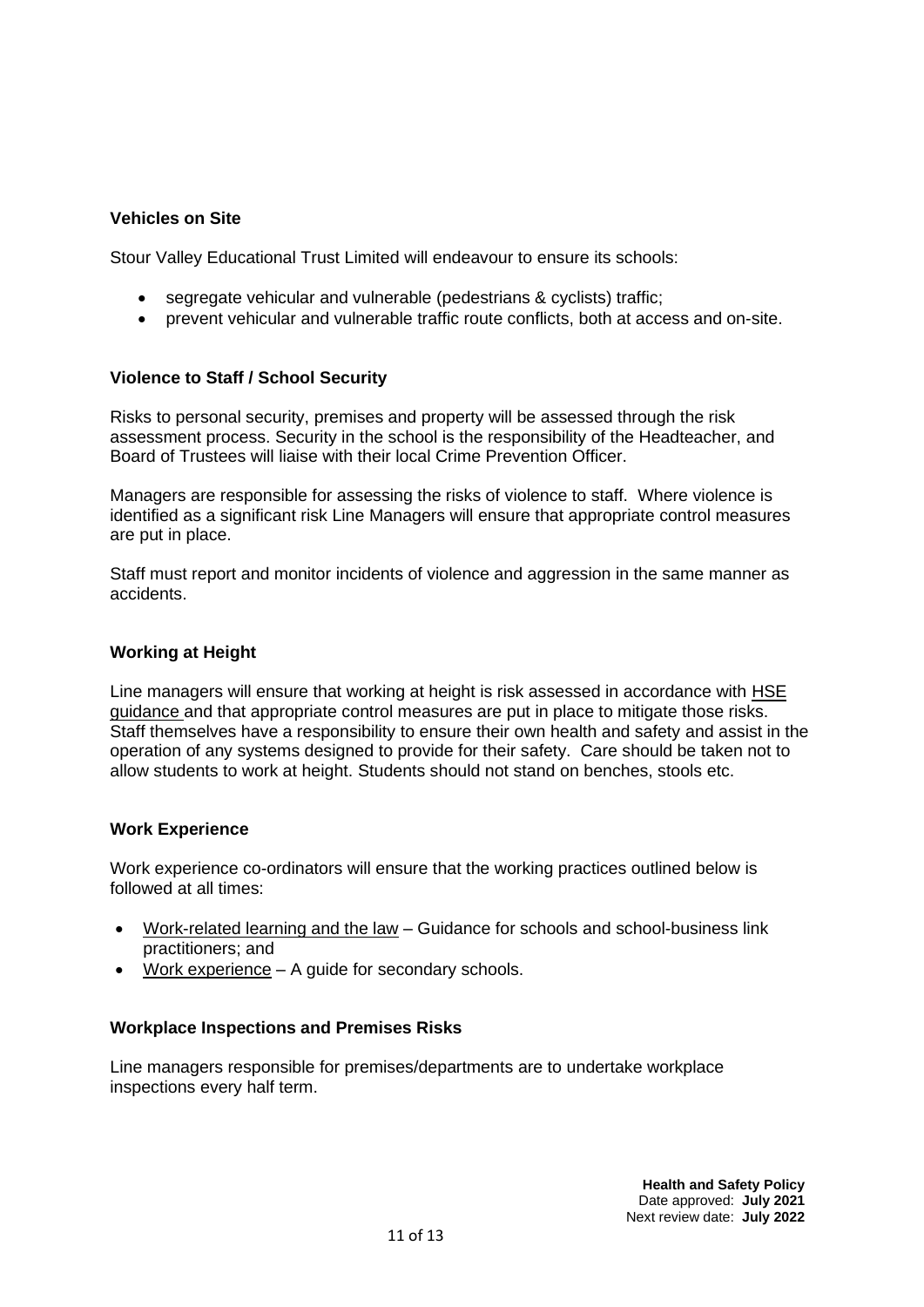**The asbestos register and management plan will be maintained and shared with others whenever appropriate. The Health & Safety file for the premises (when issued) will be maintained in accordance with the CDM Regulations.**

# **PART FOUR: SITE MATTERS**

## **Contractors**

- A copy of all relevant insurance documents will be requested from Contractors who will work on site, a check will be made to ensure that these are in date and adequate cover is in place.
- Details of Contractors safety history (whenever considered appropriate) will be reviewed via the HSE website prior to appointment.
- An approved and maintained Contractors list will be established.
- Contractors who may be undertaking works will have access to the School Asbestos register and will be required to sign to confirm they are aware of such materials before works are carried out.
- A copy of the school COVID-19 risk assessment will be given to all contractors and measures will be explained to them.
- Any necessary Permits to work will be issued by the Site Manager before works commence and rescinded as soon as that shift has come to an end. The Site Manager will then inspect the work area. Permits to work are required for all hot work by contractors and work to electricity systems by contractors.
- Provisions for secure storage of equipment will be made when appropriate.

# **Electrical Equipment (Fixed and Portable)**

All works will be carried out in accordance with the recommendations of a qualified and registered electrician:

- PAT (Portable Appliance Testing);
- register of dates tested and findings are filed in accordance with appropriate guidance, each individual item will be clearly marked with a sticker displaying date of inspection;
- test sheets will be displayed next to each distribution board;
- auditing of equipment will be carried out on a six monthly basis in order to take into account high usage, age of equipment and environment:
- fire precautions & emergency procedures;
- weekly testing of the emergency lighting and all fire points will be carried out by the Site Manager or other authorised and trained person, all findings are recorded and any faults acted upon immediately;
- only trained personnel to use fire fighting equipment;
- an emergency escape plan has been formed and is regularly updated in line with the current building programme. The emergency evacuation point is located at the rear of the school on the tennis courts, or to the road side of the Swimming pool on the school field if necessary. Personal emergency evacuation plans will be established whenever needed;
- handling & lifting;
- any activity that involves manual handling and therefore risk of injury shall be risk assessed;
- site staff are to audit equipment to ensure their own and others safety.